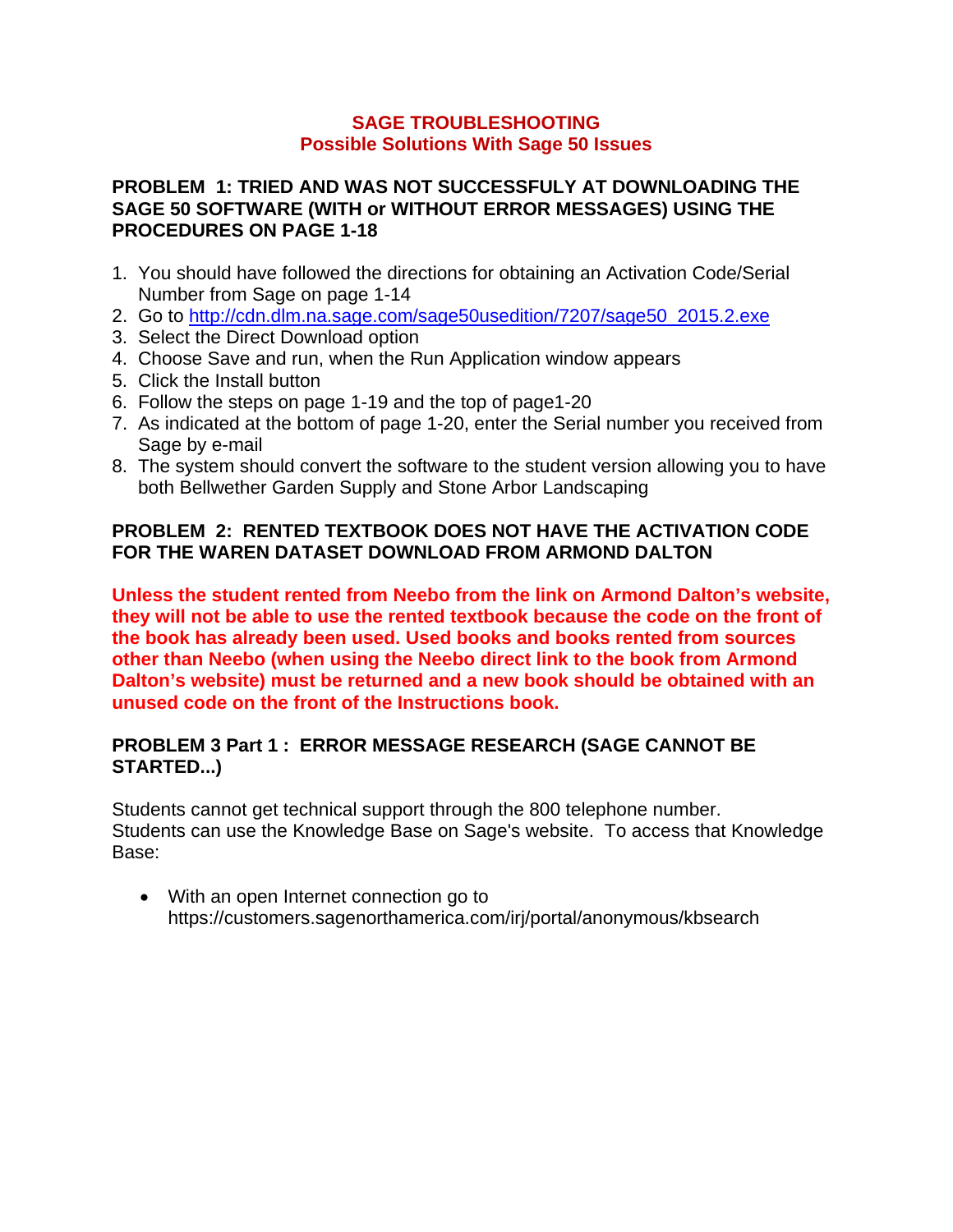| Sage<br>Home | <b>Customer Portal</b><br>Manage Cases                                                | Knowledgebase<br>Community                                                                                                                       | <b>Welcome Guest User</b><br>Cd Welcome Guest User Jolp          | English <b>v</b>                                                                   | Log on                                                                          |                                                                   |      |
|--------------|---------------------------------------------------------------------------------------|--------------------------------------------------------------------------------------------------------------------------------------------------|------------------------------------------------------------------|------------------------------------------------------------------------------------|---------------------------------------------------------------------------------|-------------------------------------------------------------------|------|
|              | Select Solution Accounting                                                            | $\overline{\phantom{0}}$<br>Sage 50<br>U.S.<br>Sage 50 - US Edition<br>[Peachtree]                                                               | Sage 50<br>U.S.<br>Sage 50 Quantum - U.S.<br>Edition [Peachtree] | Sage 50<br>Canadian<br>Sage 50 - Canadian<br><b>Edition [Simply</b><br>Accounting1 | Sage 50<br>Canadian<br>Sage 50 Quantum -<br>Canadian Edition<br><b>[Simply]</b> | Sage<br><b>BusinessVisio</b><br>Sage BusinessVision<br>Accounting | Next |
|              | Sage 50 Accounting - U.S. Edition<br>are now featured on https://support.na.sage.com. | Knowledgebase Search and Featured Support Resources<br>Knowledgebase Search and Featured Support Resources for Sage 50 Accounting - U.S. Edition |                                                                  |                                                                                    |                                                                                 |                                                                   |      |
|              |                                                                                       |                                                                                                                                                  |                                                                  |                                                                                    |                                                                                 |                                                                   |      |

- Click on https://support.na.sage.com
- Click Select Product

| sage                                                                                                |                                                                                                                                                                                                                                                                                                                                                                                     |                                                                                                                                        | <b>Solutions</b>                                                                                                                                                    | Support                                                                                                                                                                                                                 | Community<br><b>Partners</b>                                                                                                                                                                |
|-----------------------------------------------------------------------------------------------------|-------------------------------------------------------------------------------------------------------------------------------------------------------------------------------------------------------------------------------------------------------------------------------------------------------------------------------------------------------------------------------------|----------------------------------------------------------------------------------------------------------------------------------------|---------------------------------------------------------------------------------------------------------------------------------------------------------------------|-------------------------------------------------------------------------------------------------------------------------------------------------------------------------------------------------------------------------|---------------------------------------------------------------------------------------------------------------------------------------------------------------------------------------------|
| Sage Knowledgebase                                                                                  |                                                                                                                                                                                                                                                                                                                                                                                     | Search                                                                                                                                 | <b>Top Articles</b>                                                                                                                                                 | <b>Top Downloads and Docs</b>                                                                                                                                                                                           | <b>Support Resources</b>                                                                                                                                                                    |
|                                                                                                     |                                                                                                                                                                                                                                                                                                                                                                                     |                                                                                                                                        |                                                                                                                                                                     |                                                                                                                                                                                                                         | <b>Welcome Sage Guest</b><br>Login to access additional content, features, downloads and technical support chat.   Sign up for an Account   Login<br><b>Select Product</b><br><b>Search</b> |
| Tips: For exact phrases, ""   To exclude a word, --   For wildcard search, *   For an OR search, OR |                                                                                                                                                                                                                                                                                                                                                                                     |                                                                                                                                        |                                                                                                                                                                     |                                                                                                                                                                                                                         | Sage 50-U.S.<br>Edition<br><b>Advanced Search</b>                                                                                                                                           |
| Search Home > Sage 50-U.S. Edition                                                                  |                                                                                                                                                                                                                                                                                                                                                                                     |                                                                                                                                        |                                                                                                                                                                     |                                                                                                                                                                                                                         |                                                                                                                                                                                             |
| Sage 50<br>U.S.                                                                                     | <b>Top Articles</b><br>Sage 50 2015 Installation Instructions<br>Product: Sage 50-10.S. Edition 2015   ID: 34418   Last Modified Date: 6/10/14   Rating: 습습습台  <br>Sage 50 2015 Installation Instructions Sage 50 2015 Installation Instructions The computer I was running<br>Sage 50 on has crashed or is no longer available How do I install Sage on a new computer? Quick Tips | Chat live if you need to update<br>your account, discuss payment<br>H<br>options, or track your order.<br><b>Customer Service Chat</b> |                                                                                                                                                                     |                                                                                                                                                                                                                         |                                                                                                                                                                                             |
|                                                                                                     | for Network Install Always install                                                                                                                                                                                                                                                                                                                                                  | <b>Manage Cases</b>                                                                                                                    |                                                                                                                                                                     |                                                                                                                                                                                                                         |                                                                                                                                                                                             |
| <b>Browse Products</b><br>Sage 50-U.S. Edition 2015<br>Sage 50-U.S. Edition 2014                    | for use when trying to                                                                                                                                                                                                                                                                                                                                                              |                                                                                                                                        | Error: "There was a problem activating. Please try again later." (2013<br>Product: Sage 50-0.5. Edition 2013   ID: 10501   Last Modified Date: 5/5/14   Rating: 春春春 | Error: "There was a problem activating. Please try again later." (2013 ONLY) Error: "There was a problem<br>activating. Please try again later." Unable to activate program Unable to use program Note: This article is | n<br>Submit a customer<br>support case<br>Open a new support case and<br>manage your case history here.                                                                                     |
| Sage 50-U.S. Edition 2013<br>Sage 50-U.S. Edition 2012<br>Sage 50-U.S. Edition 2011                 | at 877-696-7811. If you are using any other                                                                                                                                                                                                                                                                                                                                         |                                                                                                                                        | What is the phone number to speak to my account manager?<br>Product: Sage 50-U.S. Edition   ID: 10299   Last Modified Date: 10/1/13   Rating: 습습습台                  | What is the phone number to speak to my account manager? What is the phone number to speak to my<br>Account Manager If you are using Sage 50 Quantum Accounting, your Account Manager can be reached                    |                                                                                                                                                                                             |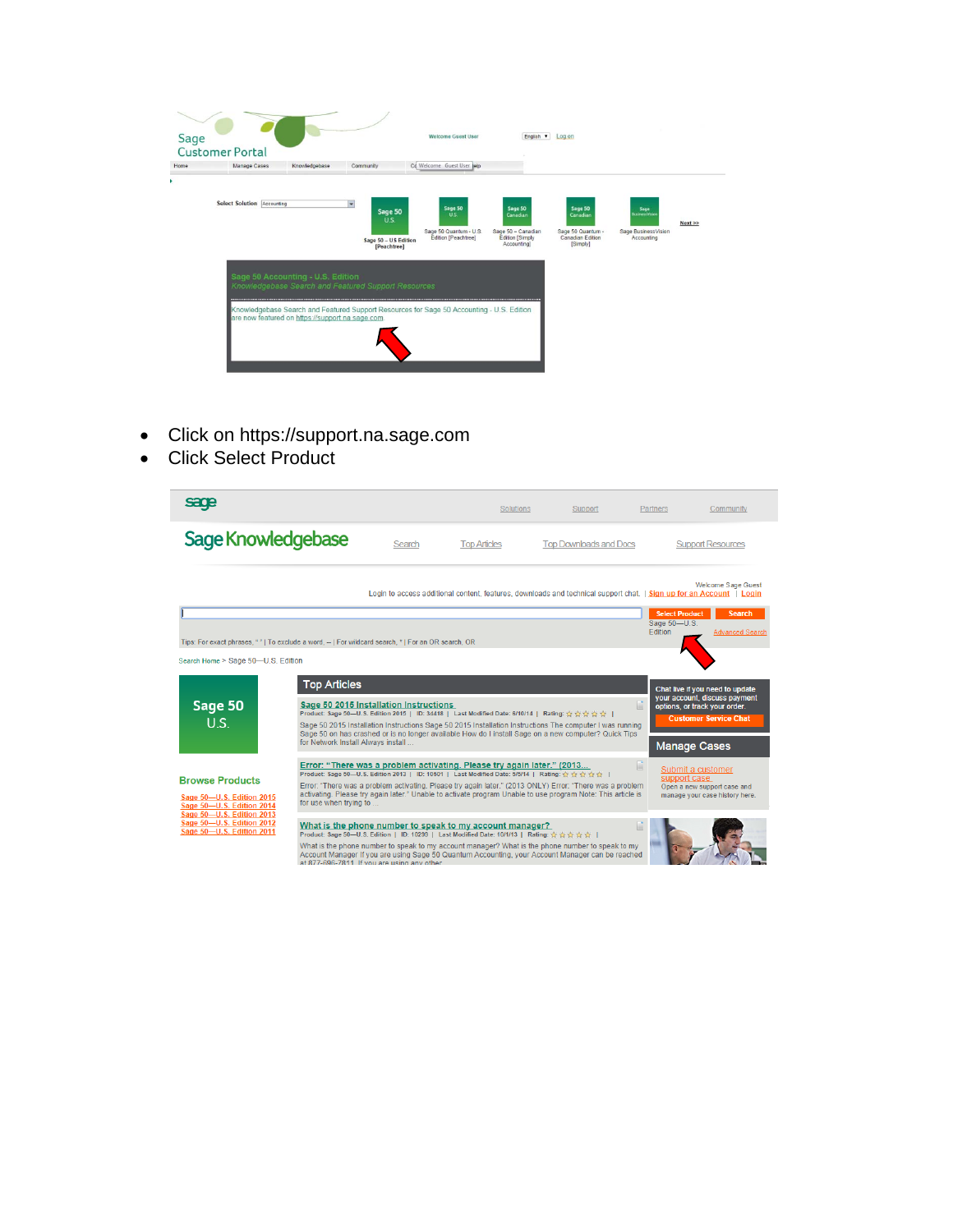- Select Sage 50 US Edition
- Click OK

| Select Universal Metadata - Google Chrome                                                                                                                                                                                                                                                                                                                                                                                                                                                                                                                                       | $\mathbf{x}$<br>$-10$     |
|---------------------------------------------------------------------------------------------------------------------------------------------------------------------------------------------------------------------------------------------------------------------------------------------------------------------------------------------------------------------------------------------------------------------------------------------------------------------------------------------------------------------------------------------------------------------------------|---------------------------|
| https://support.na.saqe.com/selfservice/common/selectUMDialog.do?popoverMode=false                                                                                                                                                                                                                                                                                                                                                                                                                                                                                              |                           |
|                                                                                                                                                                                                                                                                                                                                                                                                                                                                                                                                                                                 | Select Universal Metadata |
| Products<br>Sage 50-Canadian Edition<br>Sage 50-U.S. Edition<br>Sage 100 Contractor<br>Sage 100 ERP<br>Sage 300 CRE<br>Sage 300 ERP<br>Sage 300 Trade Specialty<br>Sage 500 ERP<br>Sage Billing and Payment<br>Sage Budgeting and Planning<br>Sage BusinessVision<br><b>Sage BusinessWorks</b><br><b>Sage Construction Anywhere</b><br>Sage CRM<br><b>Sage DacEasy</b><br>Sage ERP X3<br><b>Sage Estimating</b><br><b>Sage Fixed Assets</b><br>Sage HRMS<br>Sage Intelligence<br>Sage Inventory Advisor<br>Sage Mobile Sales<br>Sage Mobile Service<br>Sage One<br>Sane PFW FRP |                           |
| <b>Selected Product</b>                                                                                                                                                                                                                                                                                                                                                                                                                                                                                                                                                         |                           |
| Sage 50-U.S. Edition                                                                                                                                                                                                                                                                                                                                                                                                                                                                                                                                                            | <b>Remove</b>             |
|                                                                                                                                                                                                                                                                                                                                                                                                                                                                                                                                                                                 | Cancel<br>OK              |
|                                                                                                                                                                                                                                                                                                                                                                                                                                                                                                                                                                                 |                           |

- Type the Error as given by Sage 50 in the blank, or what you think is the error.
- Click on Search.

# Sage Knowledgebase

| Login to access additional content, features, downloads and technical support chat.   Sign up for an Account   Login |                         | <b>Welcome Sage Guest</b> |  |
|----------------------------------------------------------------------------------------------------------------------|-------------------------|---------------------------|--|
| Sage 50 cannot be started. Please reboot your computer or click Help for more information.                           | <b>Select Product</b>   | <b>Search</b>             |  |
| Tips: For exact phrases, ""   To exclude a word, --   For wildcard search, *   For an OR search, OR                  | Sage 50-U.S.<br>Edition | <b>Advanced Search</b>    |  |
| Search Home                                                                                                          |                         |                           |  |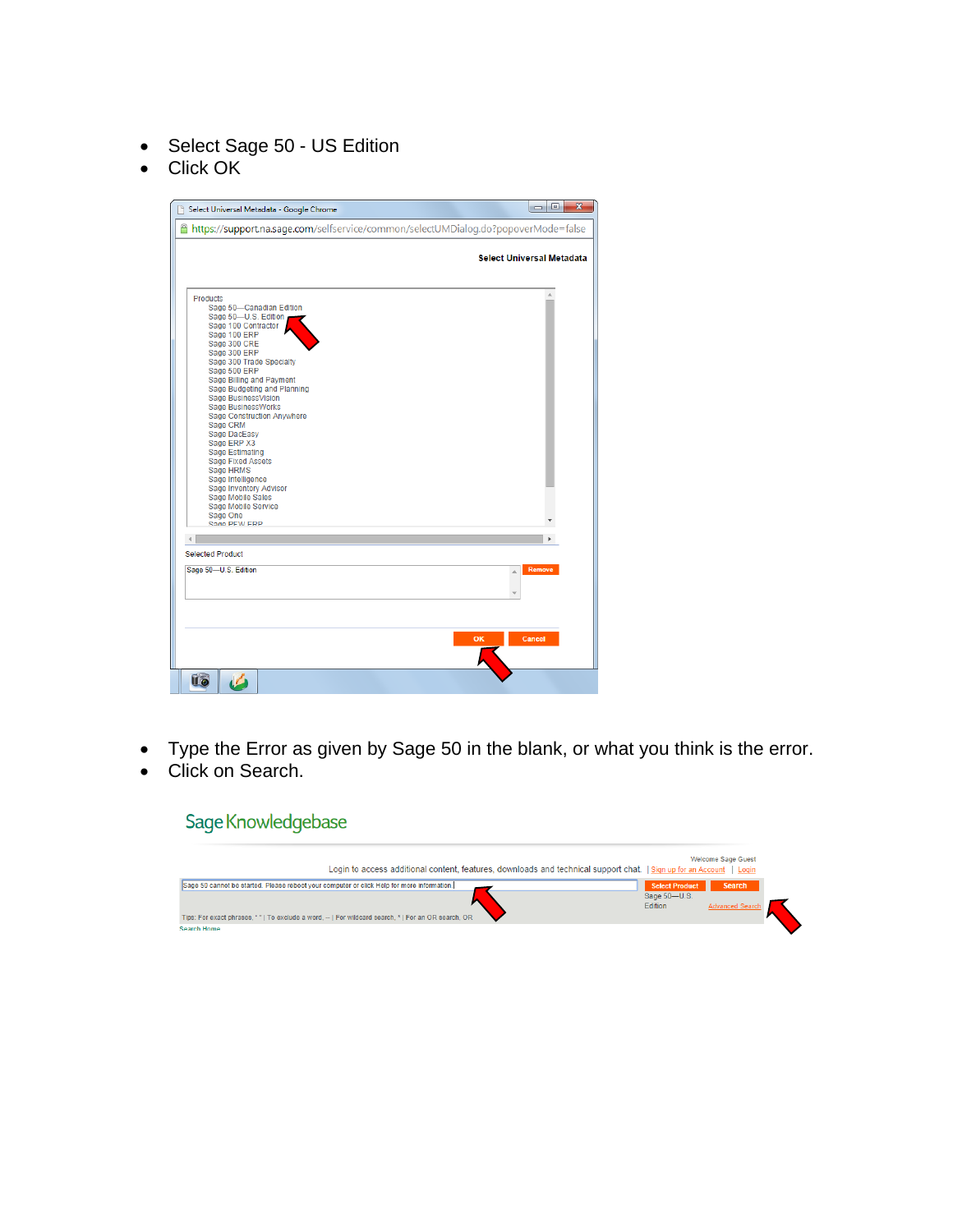You will receive a list of possible solutions you can work through.

# Sage Knowledgebase



#### **PROBLEM 3 Part 2:**

When you try to open the Sage program after the download, you get the error message that "Sage 50 cannot be started" and closes the program.

- If you have windows 8.1 you need to go into the preferences of Sage 50, and click some boxes to make it compatible with Windows 8.1.
- Below is the link from the Sage 50 help website.

https://support.na.sage.com/selfservice/viewdocument.do?noCount=true&extern alId=36377&sliceId=1&cmd=displayKC&dialogID=49302&docType=kc&isLoadPu blishedVer=&stateId=49303&docTypeID=DT\_Article&ViewedDocsListHelper=co m.kanisa.apps.common.BaseViewedDocsListHelperImpl

#### **PROBLEM 4: VARIOUS PROBLEMS WITH SAGE 50**

#### POSSIBLE SOLUTION #1

- 1. Put your cursor on the Sage 50 desktop icon.
- 2. RIGHT click on that icon.
- 3. A menu will appear
- 4. Scroll down to "Run as administrator"
- 5. Then proceed with working with Sage 50.
- 6. You will need to do this each session.

POSSIBLE SOLUTION #2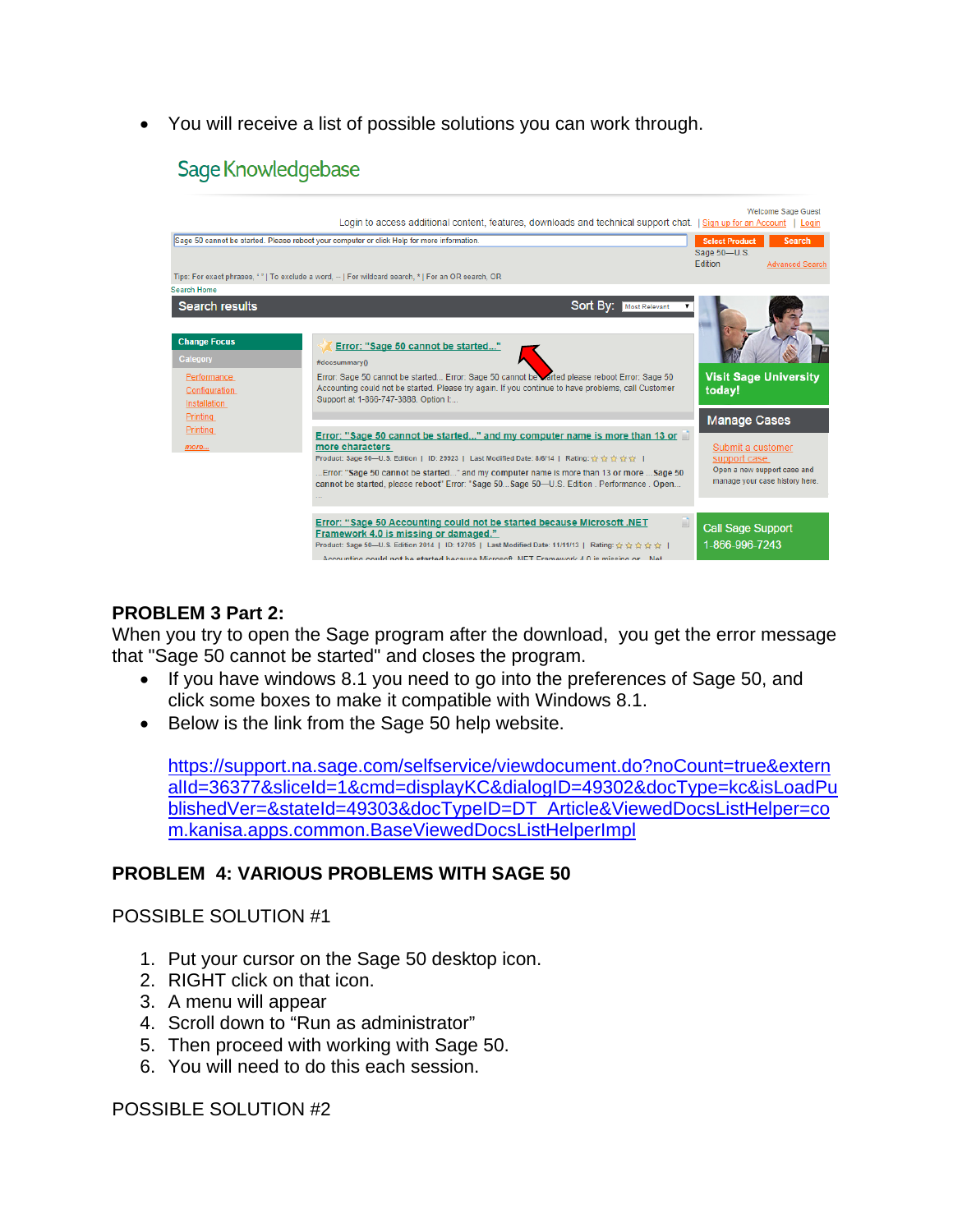- 1. Put your cursor on the Sage 50 desktop icon.
- 2. RIGHT click on that icon.
- 3. A menu will appear
- 4. Scroll down to Properties at the bottom of the menu
- 5. A new menu will appear
- 6. Select the "Compatibility" tab
- 7. Under Compatibility mode check the box next to "Run this program in compatibility mode for"
- 8. In the menu below this command, highlight Windows XP or Windows 7 and save that setting
- 9. Be sure to do this each session.

#### **PROBLEM 5: DIFFICULTY SENDING LISTS TO EXCEL (STARTS IN CHAPTER 4) WITH VERSIONS OF EXCEL BEFORE 2007 (From a former student)**

The export "Send to Excel" for older versions of Excel puts the export in a continuous loop with no progress showing on the Progress bar.

- Use the Task Manager to close the action.
- Create an Excel document and choose the "Add a new worksheet to an existing excel doc" option. This allowed me to get the list into Excel within a few seconds.

# **PROBLEM 6: HAVING TROUBLE FINDING WAREN SPORTS (USED IN CHAPTER 8)**

In some cases students have not installed the Waren Sports data as described starting on page 1-8. Some students missed the instructions and did not install Waren at all, and some students installed the data to a folder other than C:\Program files\Sage Software\Peachtree\Company

IF you did not install Waren Sports, go to the directions in Chapter 1 and do so.

IF you installed the data set, but you cannot find Waren Sports.

- Go to the Start menu
- In the Search box at the bottom of the Start menu, type waren
- When the file is located, right click the warsposu folder
- A menu of choices appears, select Copy
- Return to the Start menu and select Computer
- Left click on your C: drive
- Left click on Program Files
- Left click on Sage
- Left click on the Peachtree folder
- Left click on the Company folder
- Paste the warsposu folder to the Company folder

#### **PROBLEM 7: WHERE DID MY COMPANIES GO?**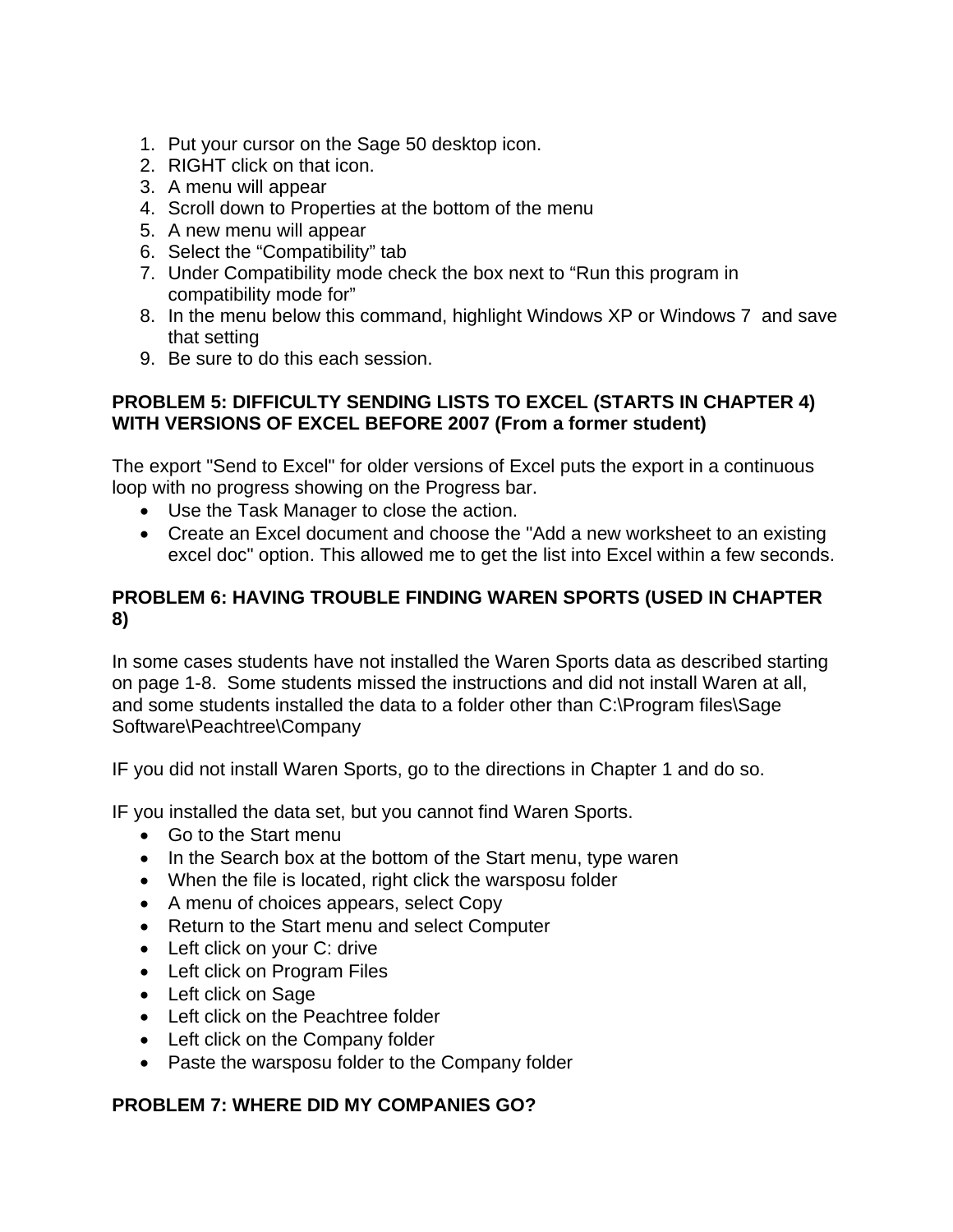On occasion, a company may "disappear" from your company selection list. I have no idea why. If you cannot locate a company in the selection list when you open Peachtree, you will need to use Restore to find the last version you worked with and saved to backup. I had this happen with both Bellwether and Stone Arbor. How you handle the situation is

- Open any company in the existing company list.
- Go to File on the main menu
- Select Restore
- With Browse, locate your backup files (or the original company files if you did not backup!)
- Select the company you need
- Click Open
- Click Next
- In the Select Company screen check the radio button for New Company
- Click Next
- Check Company Data
- Click Next
- Click Finish. The company should now appear in your selection list.

# **PROBLEM 8: ERROR MESSAGE ABOUT PERVASIVE**

POSSIBLE SOLUTION #1

- 1. Go to na.sage.com/us/about-us/education
- 2. Go to the section labeled Students
- 3. Read the information in Step 1
- 4. Click on Register in Step 2
- 5. Register with Sage by completing the Sage Education Partner Program
- 6. Submit that registration.
- 7. Receive an e-mail from Sage with the Activation Code
- 8. The Activation Code is E5477-CCoE-5D9A-878X
- 9. Click on Download student version
- 10. Scroll to Sage 50 Accounting 2015-Student Version
- 11. Go to Step 3 Download

12. Here is where the problem might have arisen. Did you click Download or Direct

Download? Selecting Direct Download has alleviated the problem with some students.

# POSSIBLE SOLUTION #2

**How Do I Enable Auto-Reconnect in the Pervasive.SQL Control Center?** 

By Emilio Alvarez, eHow Contributor

*Pervasive.SQL, a product of Btrieve Technologies, Inc., is a database management system supported by Windows and NetWare operating systems. The Pervasive Auto-Reconnect Control (PARC) feature automatically attempts to repair a database*